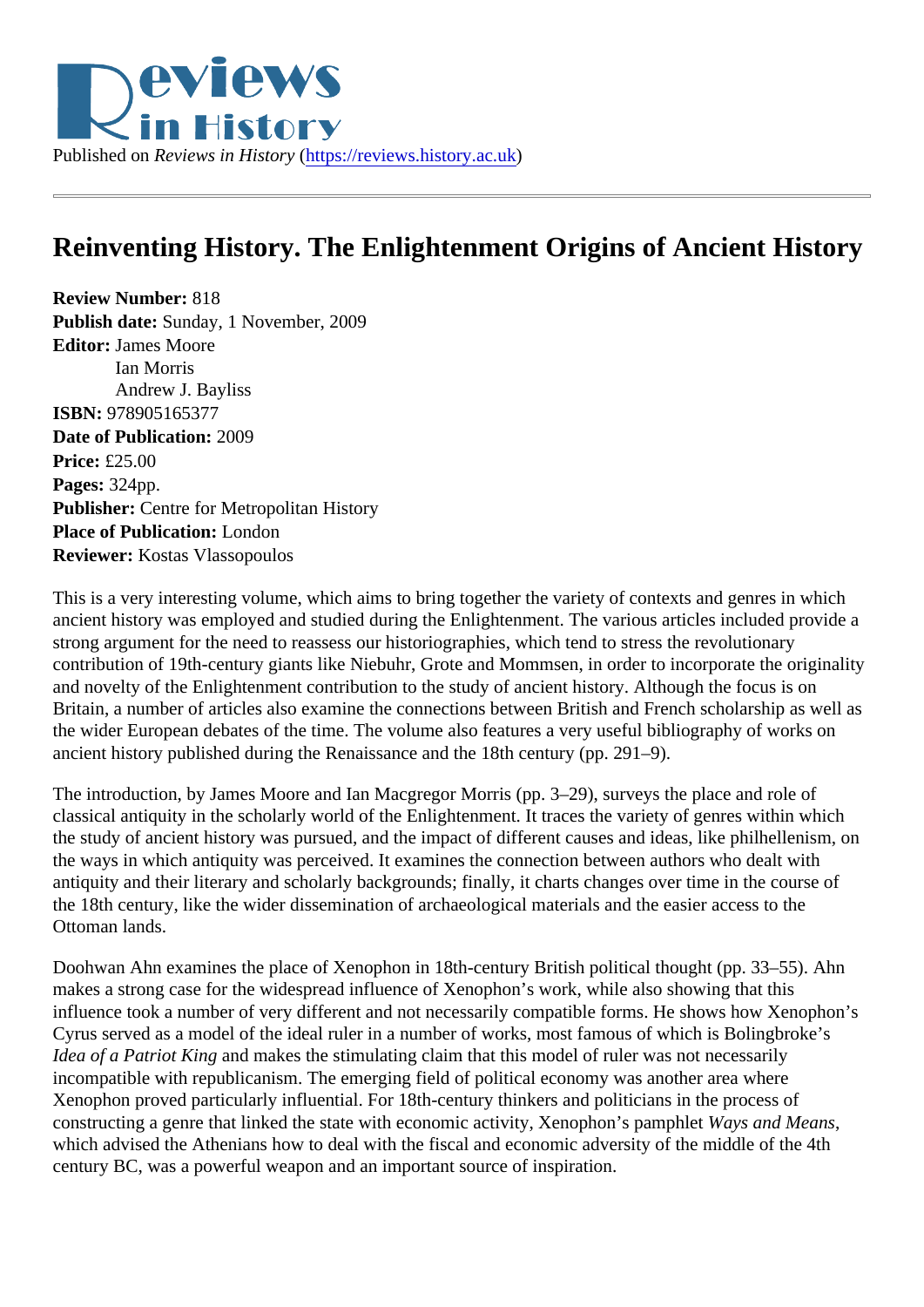Peter Liddel examines one largely neglected work: William Young's *Spirit of Athens*, originally published in 1777 and republished in 1786 and 1804 (pp. 57–85). This is a very interesting work, because it is one of the earliest works devoted specifically to Athens, in an 18th-century intellectual climate which was almost obsessed with Sparta. As the very title of the work suggests, and as Liddel carefully maintains, Young was heavily influenced by Montesquieu's *Spirit of Laws* and it is an attempt to combine a narrative history with an analysis of the political, economic and social factors that influenced the shape of Athenian history. Liddel examines how Young adopted many of Montesquieu's ideas, like the principle of the separation of powers, in order to analyse the structure of Athenian politics. Perhaps the most interesting aspect of this work is how Young's perspective of history seemed to move in a backward direction with each successive edition: from the attempt to write a philosophical history of Athens on Montesqueian principles in 1777 to a *historia magistra vitae* perspective in 1804. This certainly testifies to the complexity of historical attitudes during the Enlightenment.

John Seed discusses Gibbon's linking of early Christians with Puritans and Dissenters in his *Decline and Fall* (87–112). Seed shows how Hume's depiction of Puritanism in his *History of England* has deeply influenced the way Gibbon conceived early Christianity. Gibbon accepted Hume's delineation of the dangers of religious fanaticism as evidenced in modern Puritanism and Dissent; even more, as Seed shows, the successive volumes of *Decline and Fall* have to be read in the context of the attempts by Dissenters in the last few decades of the 18th century to achieve the repeal of the Test and Corporation Acts. The Gordon riots convinced Gibbon that the danger of a repeat of the dominance of Christian religious fanatics in late antiquity was imminent. Seed shows how the debate between Gibbon and the leading Dissenter Joseph Priestley illuminates the conception of the later volumes of Gibbon's magnum opus.

Carsten Lange examines the ancient accounts of the Battle of Actium and the reconstructions of the battle in 18th-century scholarly literature (pp. 115–36). Already ancient sources present two opposing views of the course of the battle: according to one, Cleopatra betrayed Antonius by abandoning the battlefield and the 'slave of passion' lost the battle and universal rule in deciding to follow her; but according to another ancient source, the flight of Antonius and Cleopatra was part of a pre-arranged battle plan. Enlightenment scholars already engaged with source criticism and opted for one solution or the other based on their assessment of the sources, thus demonstrating that the scientific treatment of the sources was not unknown during the Enlightenment. Modern scholarship has overwhelmingly opted for the second option; but as Lange shows, not only does this view have its predecessors in the Enlightenment, but there are also good reasons for which modern research should opt for an alternative solution, which was already being expressed during the 18th century.

James Moore examines how 18th-century thinkers thought about ancient mythology and its importance for Enlightenment efforts to create a universal theory of religion (pp. 137–67). This is a particularly important topic, which has been unfortunately rather neglected, and Moore offers here a timely contribution. He focuses his article on the life and work of Baron D'Hancarville and the reception of his thought in late 18thand early 19th-century Britain and Europe. D'Hancarville's efforts to understand the iconography of Athenian vases and other ancient objects were informed by an analysis of the symbolism of myth. D'Hancarvile's sexual interpretation of myth had a rather limited reception, for various reasons that Moore examines; but the attempt to overcome the theory of the Biblical origins of religion in favour of a universal and natural form of religion was a widespread phenomenon in Enlightenment Europe and ancient myth and iconography played a significant role, as Moore reminds us, which deserves to be studied in more detail.

Malcolm Wagstaff studies the works of Colonel Leake and his contribution to the historical geography of Greece (pp. 169-183). Leake spent many years in Greece in a military-diplomatic capacity during the first two decades of the 19th century and he subsequently published his *Travels* to various parts of the country. These works combine, as Wagstaff shows, a traditional concern with identifying the ancient ruins with ancient settlements and sanctuaries preserved in classical texts, which Leake perfected to an extent which still inspires admiration to modern scholars, with a novel interest in the contemporary 19th-century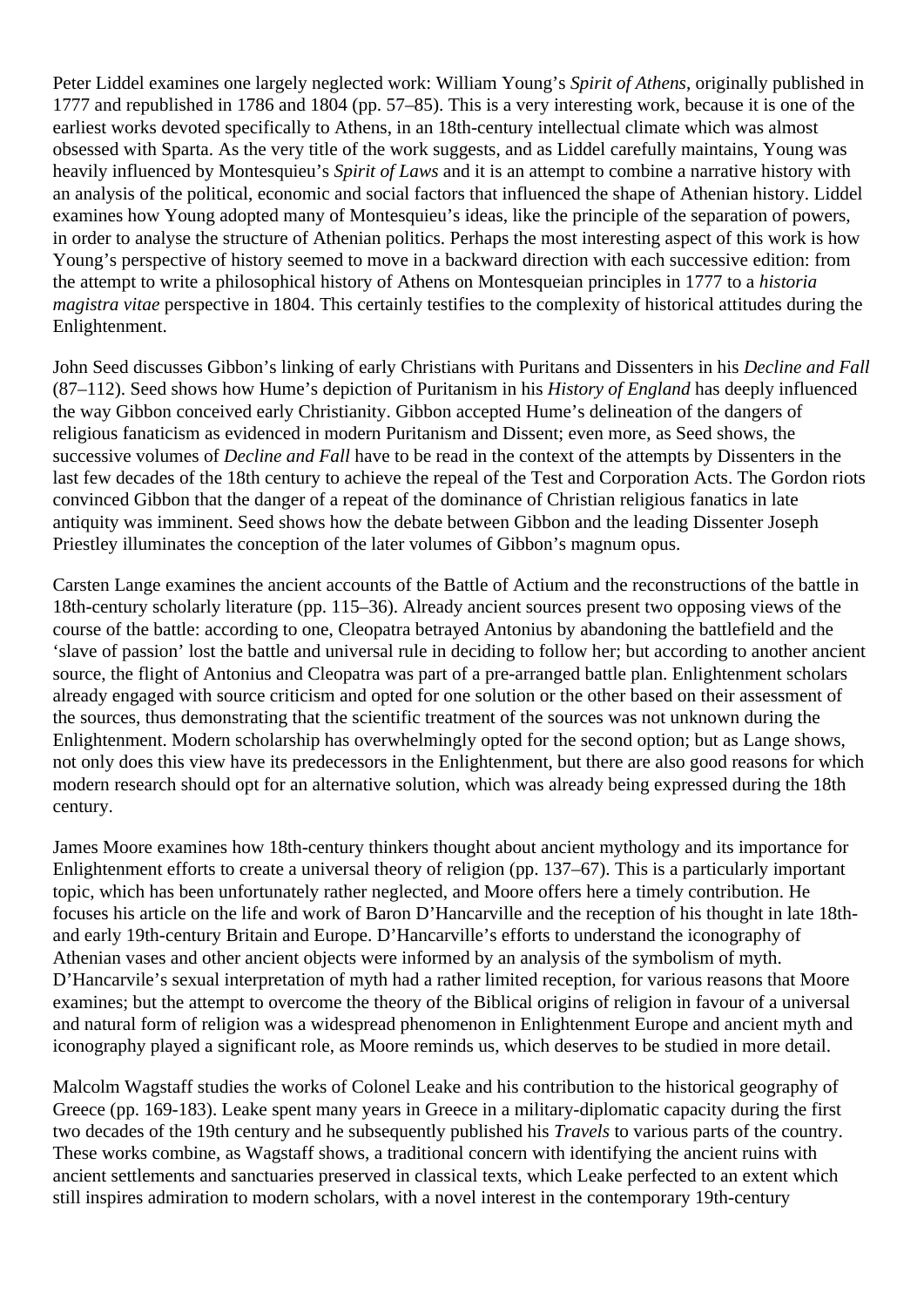circumstances and economic and political developments.

Gareth Sampson examines the Roman historical tradition during the 18th century (pp. 187–218). Sampson aims to challenge the view that the scientific study of Roman history originated with Gibbon and Niebuhr; on the contrary, he shows the extent to which 19th-century Roman historiography was dependent to its Renaissance and in particular Enlightenment predecessors. He examines exhaustively the different genres within which Enlightenment scholars studied Roman history and the key topics around which debate centred. Around 1700 the scene was dominated by antiquarian works focusing on the methodological problems of the reliability of early Roman history and the origins of Rome, or on specific aspects of Roman history, like the Roman magistracies. The second quarter of the century saw the emergence of the first large scale narratives of Roman history; as Sampson shows, the quality of these works diverged widely, but some of them, like the *Roman History* of Hooke, were pioneering in incorporating the insights of source criticism gained in the earlier methodological discussions into historical narrative. Finally, while already since Machiavelli Roman history played an important role in early modern political thought, it was mainly around the middle of the century that the great political works of Montesquieu, Mably and Rousseau put Roman history at the centre of the political debates of the Enlightenment and the French and American Revolutions. The complexity of Enlightenment writing on Roman history emerges as an important conclusion of this article.

Andrew Bayliss discusses the place of Macedonians in the historiography of the Enlightenment (pp. 219–46). His central argument is that the current purported marginalisation of Hellenistic history within the study of ancient Greece is the result of the racial and political prejudices of 19th-century scholars, with Niebuhr, Grote and Rawlinson singled out as the culprits: for them, Hellenistic history was not part of Greek history, the Macedonians were not Greeks, and the Hellenistic period had little worthy of historical interest. On the contrary, Bayliss argues, 18th-century historiography reserved a significant place for Hellenistic history and Hellenistic authors; Enlightenment historians largely accepted Macedonians as Greeks but not 'Grecians' (Bayliss makes an interesting distinction between 'Greeks' and 'Grecians' in Enlightenment parlance) and saw in the Hellenistic period a fascinating spectacle of the struggle to preserve freedom against the Romans. These are very interesting claims, but they are somewhat marred by the recurrent identification of 19th-century historiography with Grote and Niebuhr; other influential 19th-century scholars, like Droysen, Beloch and Meyer (not to mention Mahaffy), had very different views of the Macedonians and the Hellenistic period, but they are never mentioned in the article, thus creating a rather schematic distinction between 18th and 19th-century attitudes.

Finally, Ian Macgregor Morris re-examines the tradition of modern Histories of Greece from Tourreil to Grote (pp. 247–90). He argues persuasively that the modern construct of an 18th-century anti-democratic and anti-Athenian approach exemplified by Gillies and Mitford and a 19th-century pro-democratic and pro-Athenian one exemplified by Grote is the result of a polemical rewriting of history by Grote and other liberal reformers of the 19th century. By accepting Grote's presentation of his 18th-century predecessors at face value, modern scholarship has greatly misinterpreted the works of Enlightenment scholars and underrated their originality, while understating Grote's dependence on them. To an important extent, the problem is created by anachronistic application of concepts. As Macgregor Morris shows, during the 18th century criticising Athens was not tantamount to criticising democracy, as it would become in later times: in fact, many 18th-century thinkers criticised Athens not for being a democracy, but for failing to be truly democratic in the way that they conceived of democracy. The portrayal of Gillies and Mitford as antidemocratic Tories is thus highly anachronistic and ultimately misleading. And Grote's defence of Athenian democracy was no less a defence of those aspects which were compatible with his vision of liberal democracy. The virtues that Grote identified in Athens are often the same virtues that 18th-century authors identified in Sparta. This revision of Greek historiography is clearly very important, and despite some exaggerations, it will be required reading for any future reassessment of Greek historiography.

The summaries of the various papers indicate clearly the breadth and value of the volume at hand. This is the first volume that is devoted to the role of ancient history and the classical tradition in 18th-century Britain.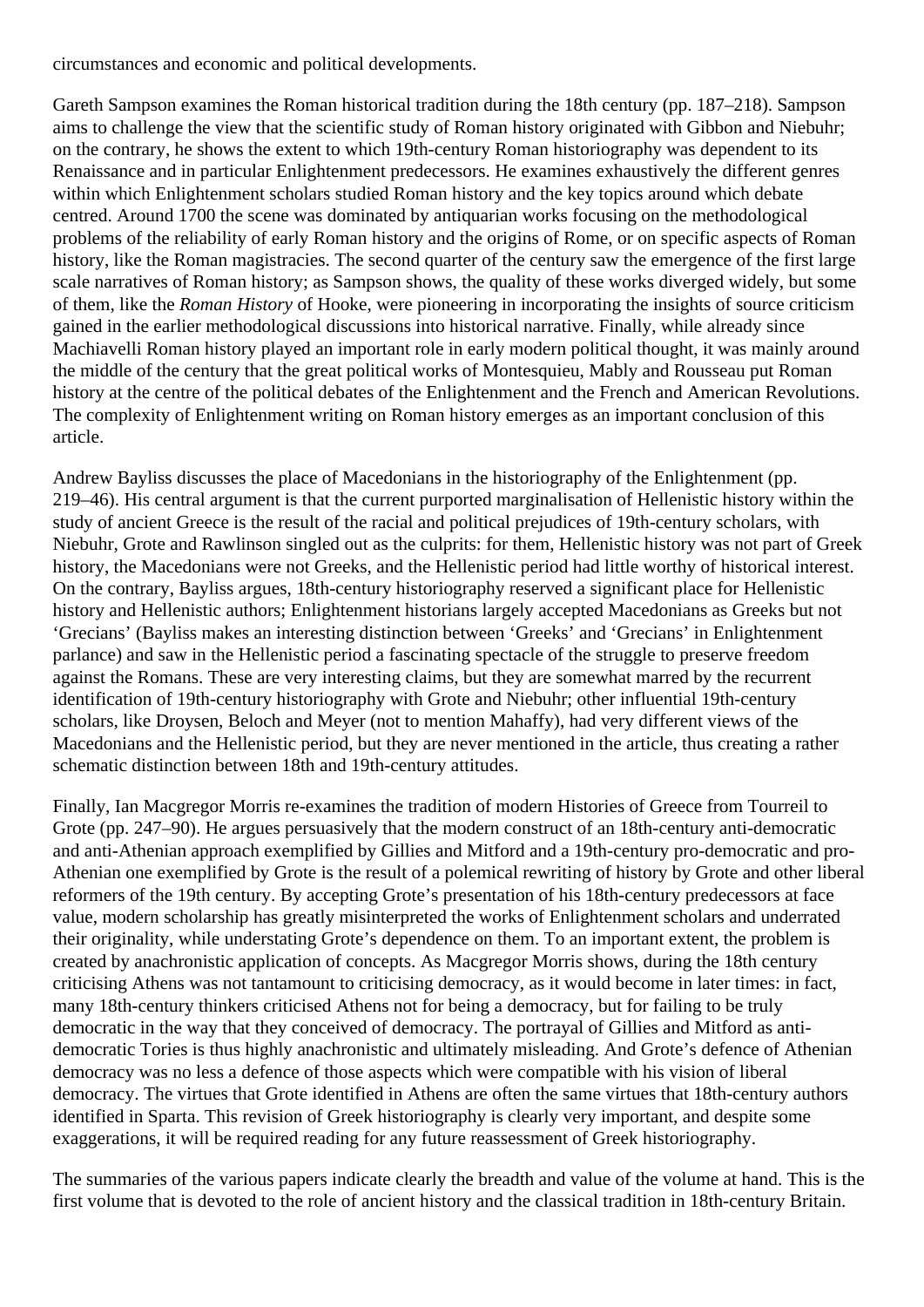In my view, the volume succeeds in raising three important issues. The first concerns the genres within which Enlightenment scholars pursued the study of the past. As the introduction argues, and the various papers show, there was a variety of different genres, which often followed their own rules and were often cultivated by different authors and catered for different clienteles. The authors discuss political pamphlets and tracts of political theory, works on political economy, antiquarian scholarship, travel literature, archaeological and mythological works, philosophical history and more traditional narrative history. The sheer extent of works in different genres testifies to the widespread presence of antiquity in Enlightenment debates.

Related to the first issue is the volume's emphasis on the connection between authors, literary and scholarly circles and the public. Most of the 18th-century works produced in Britain which dealt with antiquity did not emanate from university circles: they were the product of amateur scholars who combined a number of different roles and identities and mingled in a number of different circles. In a world where scholarly interest in the past was not identified with academic position, the various links between the circles in which the authors operated and their relationship to the reading public were of the utmost importance, as the various papers demonstrate.

But perhaps the most important contribution of the volume is its challenge of the anachronistic perspective with which later scholars have approached the works of the 18th century. There is a widespread tendency to regard the great works of Niebuhr, Grote and Wolf as the beginnings of the scientific study of antiquity and to dismiss earlier scholarship as irrelevant, or at best as the mere ancestors of the truly scientific works of the 19th century. As various papers in this volume show, this is clearly untenable. Much of what passed as novel and scientific in the 19th century was already accomplished in the 18th, and even some of the most important discoveries attributed to 19th-century scholars, like Niebuhr's discovery of the nature of the *ager publicus*, were already anticipated in the 18th century. Furthermore, there has also been a widespread tendency to read 18th-century works in the light of later ideas and associations that distort rather than illuminate 18th-century approaches: to give only one example, Macgregor Morris shows eloquently why it is wrong to associate anti-Athenian with anti-democratic views in an 18th-century context. Finally, many of the papers rightly stress that the historiographical production of the Enlightenment is not of mere antiquarian interest. In fact, there are many aspects and approaches of these works which were later abandoned or sidestepped by 19th- or 20th-century scholarship and which still merit the attention of modern historians: the 18th-century penchant for comparative history emerges as one characteristic example among many.

Let me finish this review with a crucial question that this book raises and which future research should attempt to explore. While it is clear that the volume makes a strong case about the innovative character of the study of ancient history during the 18th century, there seems to be no forthcoming explanation of why subsequent generations perceived a clear break with the works of German scholarship initiated by Wolf, Boeckh and Niebuhr. There is no doubt, as some contributors argue as well, that part of this distantiation was the result of self-advertisement by 19th-century scholars and the difference between an 18th-century British scholarly world centred on the amateur scholar and a 19th-century German and ultimately Continental academic world centred on the University professor. But these explanations are not sufficient in themselves; and if we accept this volume's claim about the originality of 18th-century historiography, as we should, we still have to explain what was in fact original and novel in the 19th-century works of Grote or Niebuhr. One can see some glimpses of an answer in some of the papers: Sampson e.g. suggests that the explanation of why contemporaries thought that Niebuhr had discovered the real nature of the *ager publicus* had less to do with earlier 18th-century scholarship, where the nature of the *ager publicus* was clearly recognised, and more to do with a spate of political pamphlets around the time of the French Revolution which consciously blurred the distinction between public and private land in Rome. In other words, we have to pay much more attention to the contemporary settings and the reception of earlier works, rather than merely indicating that earlier works had already anticipated an idea or applied a technique. But these are issues we shall be debating for a long time, and this volume will be an important asset in this respect.